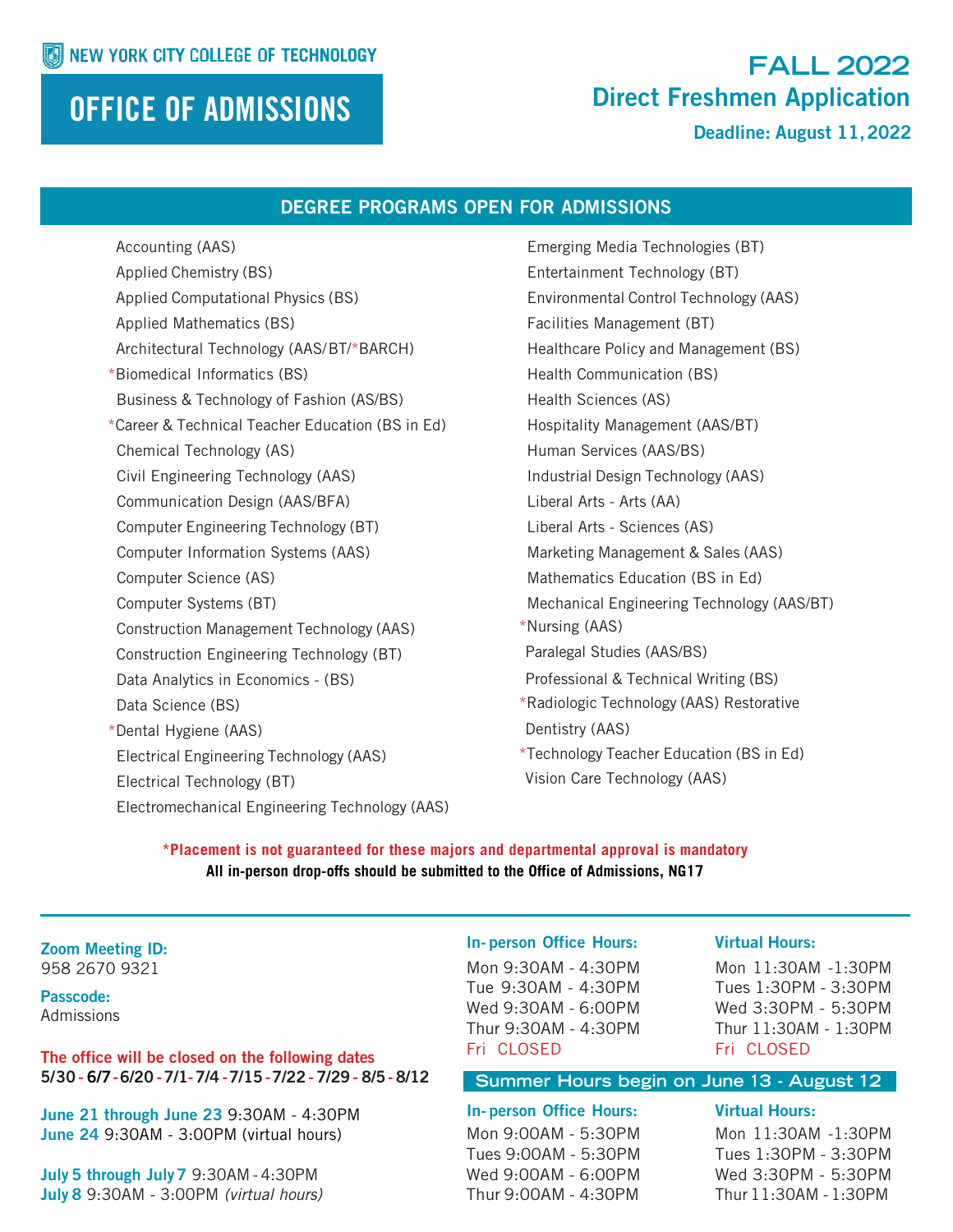## OFFICE OF ADMISSIONS

## **FALL 2022** Direct Freshmen Application

Deadline: August 11,2022

### FOR ON-THE-SPOT ADMISSION

### 1. Application Fee

A \$65.00 application fee must be paid online using a Visa/MasterCard/American Express/or Discover credit card. You can also pay with an electronic check (E-check). In order to use an electronic check, you must have both your bank routing number and checking account number. All application fee payments need to be paid using the CUNYfirst admission application.

### 2. Official High School/ College Transcripts

a. Original and photocopy of high school diploma and official high school transcript (presented in a sealed envelope) or original GED diploma and scores and photocopy.

b. Please note, if you have transcripts showing a different name, proof of the name change must be documented at the time of admission.

c. Any student who has previously attended college, business, trade, technical or vocational school must apply as a transfer student. Please go to N104 or contact our STAR Center at 718-260-5508 for admission criteria and information about what to bring for On-the-Spot Admissions.

### 3. Immunization

For students born AFTER 12/31/56: Original and photocopy of proof of immunity to measles, mumps and rubella. Accepted forms of proof include documentation of one (1) measles, mumps and rubella vaccination administered after 1967

### OR

the lab results of a blood test showing immunity to these diseases. The lab test results must be POSITIVE and provide the laboratory's reference ranges. An equivocal reading is not acceptable. Students can be accepted without their immunization records, however, will not be able to register until proof of immunization is presented. Students presenting vaccination records must present proof of one (1) additional measles vaccination before February 25,2020.

### Meningococcal Meningitis

All students, regardless of age, must submit the Meningitis Response Form by February 25, 2020.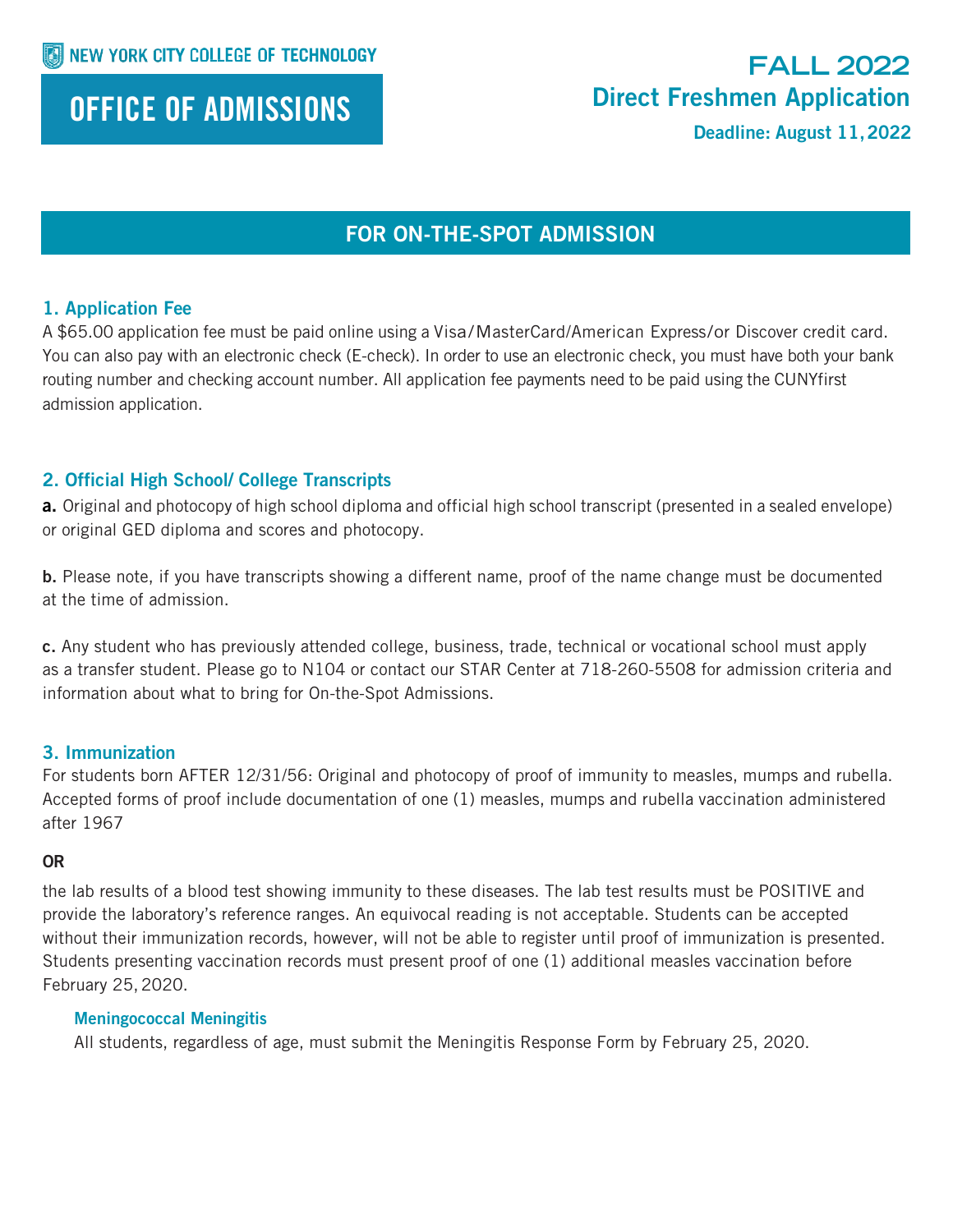# OFFICE OF ADMISSIONS

Deadline: August 11,2022

| $(718)$ 260-5500<br>(718) 260-5504 Fax (Please do not fax application)                                                          |                                                                                                                                                            | <b>Office of Admission Services</b><br><b>Alexis Chaconis, Director</b> |                  |                                                                                                                                                                                                                                        |
|---------------------------------------------------------------------------------------------------------------------------------|------------------------------------------------------------------------------------------------------------------------------------------------------------|-------------------------------------------------------------------------|------------------|----------------------------------------------------------------------------------------------------------------------------------------------------------------------------------------------------------------------------------------|
|                                                                                                                                 | Please read the instructions accompanying the application. PRINT using ballpoint pen. Please complete both sides.                                          |                                                                         |                  |                                                                                                                                                                                                                                        |
|                                                                                                                                 | Semester applying for: Fall______Spring______Summer______20_________CUNYfirst ID:___________________                                                       |                                                                         |                  |                                                                                                                                                                                                                                        |
|                                                                                                                                 | Gender: □Male □ Female □ Transgender □ Non Conform □ Non Binary □ Not Listed □ Unspecified                                                                 |                                                                         |                  |                                                                                                                                                                                                                                        |
| Last name                                                                                                                       | <b>First Name</b>                                                                                                                                          | Middle Initial                                                          | Prior Name       |                                                                                                                                                                                                                                        |
| E-mail Address (PLEASE PRINT LEGIBLY)<br><b>LEGAL ADDRESS:</b>                                                                  |                                                                                                                                                            |                                                                         |                  |                                                                                                                                                                                                                                        |
| Street                                                                                                                          | Apt No<br>City                                                                                                                                             |                                                                         | <b>State</b>     | Zip                                                                                                                                                                                                                                    |
| Phone                                                                                                                           | Date of Birth                                                                                                                                              | Place of Birth                                                          |                  |                                                                                                                                                                                                                                        |
|                                                                                                                                 | How many years have you lived in New York? _____Years _____Months Are you a U.S. Citizen? _____Yes _____No                                                 |                                                                         |                  |                                                                                                                                                                                                                                        |
| NON-CITIZENS-PLEASE COMPLETE QUESTIONS IN THIS BOX<br>What type of Visa do you have? 1. □ Student 2. □ Temporary 3. □ Permanent | What is your Visa or Alien Registration Number?<br><u> </u>                                                                                                |                                                                         |                  | <b>Office Use Only</b>                                                                                                                                                                                                                 |
| High School from which you graduated:                                                                                           |                                                                                                                                                            |                                                                         | Res:<br>In-state | CUNYfirst ID:________________                                                                                                                                                                                                          |
|                                                                                                                                 | Date of Graduation: Notified that the state of Graduation:                                                                                                 |                                                                         |                  | Out of State <b>Example 20</b>                                                                                                                                                                                                         |
|                                                                                                                                 | If you DID NOT graduate from high school, do you have a GED/HSE? Yes No                                                                                    |                                                                         | Status:          | Reject <b>Exercise Services</b>                                                                                                                                                                                                        |
| Date of GED/HSE diploma: _____month _____ year<br>(must provide DD214)                                                          | Are you a Veteran of the United States Armed Services? __ Yes __ No                                                                                        |                                                                         |                  | Taken by the control of the control of the control of the control of the control of the control of the control of the control of the control of the control of the control of the control of the control of the control of the<br>Date |
| List all post-secondary attended:                                                                                               | Failure to list ALL prior post-secondary institutions (including City Tech) will result in a forfeiture of transfer credits and a rescindment of admission |                                                                         |                  |                                                                                                                                                                                                                                        |
|                                                                                                                                 |                                                                                                                                                            |                                                                         |                  | From $\sqrt{ }$ to $\sqrt{ }$                                                                                                                                                                                                          |
|                                                                                                                                 |                                                                                                                                                            |                                                                         |                  | From $1$ to $1$                                                                                                                                                                                                                        |